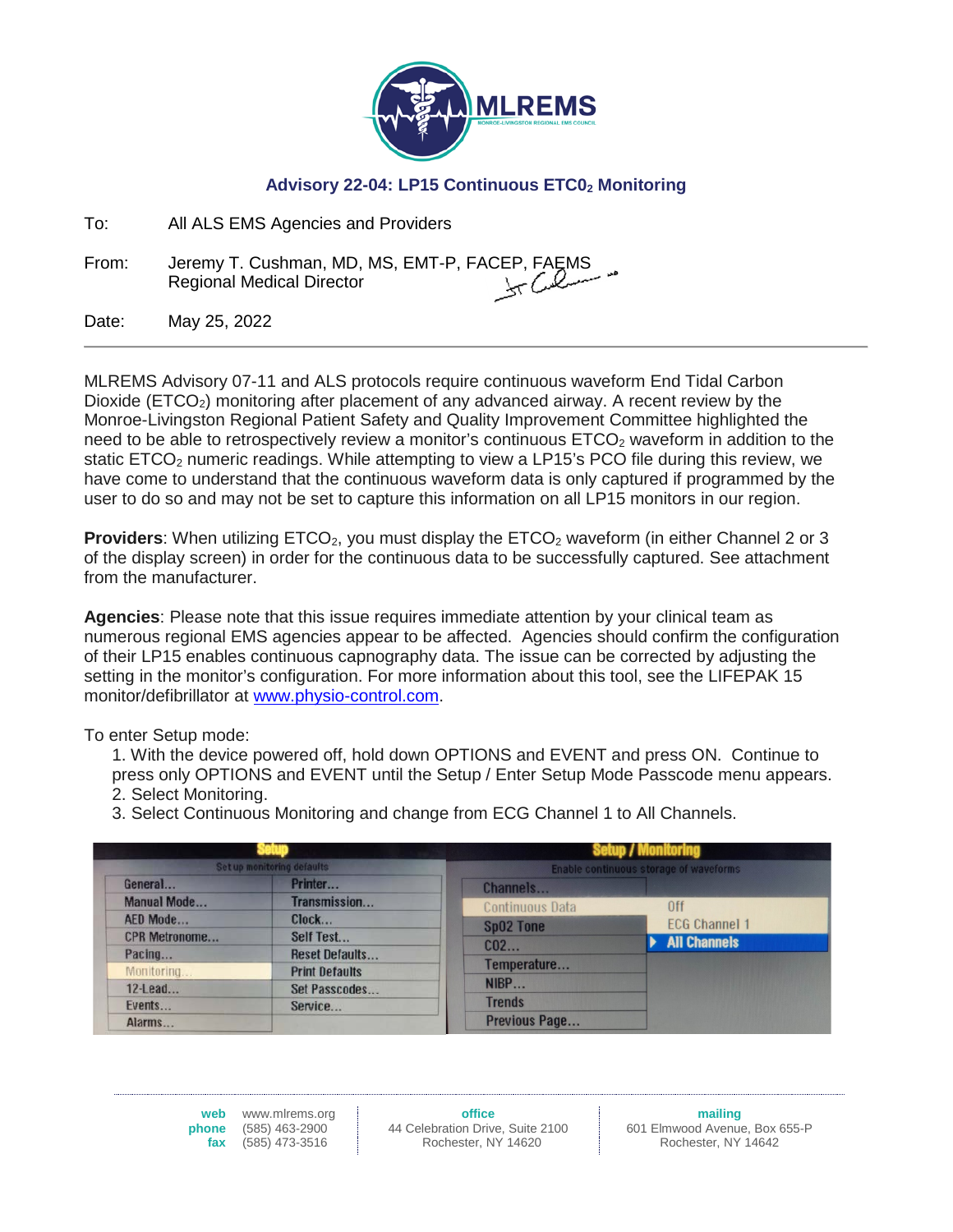

Once this configuration is complete, you will be able to view all of the data that is recorded by the LP15 with the LIFENET Case View. Seeing numeric  $ETCO<sub>2</sub>$  readings alone is not an indication that there is continuous waveform monitoring. However, the appearance of  $CO<sub>2</sub>$  as a red box indicates that  $ETCO<sub>2</sub>$  is present. You will then see the graphical waveform as indicated by the red circle in the image below.



We strongly encourage that you confirm your LP 15's monitors' ability to record and present the capnography waveform in the PCO file and not just the numerical value.

With any questions do not hesitate to contact this office.

web www.mlrems.org<br>phone (585) 463-2900 **phe** (585) 463-2900<br>**fax** (585) 473-3516 **fax** (585) 473-3516

**mailing** 601 Elmwood Avenue, Box 655-P Rochester, NY 14642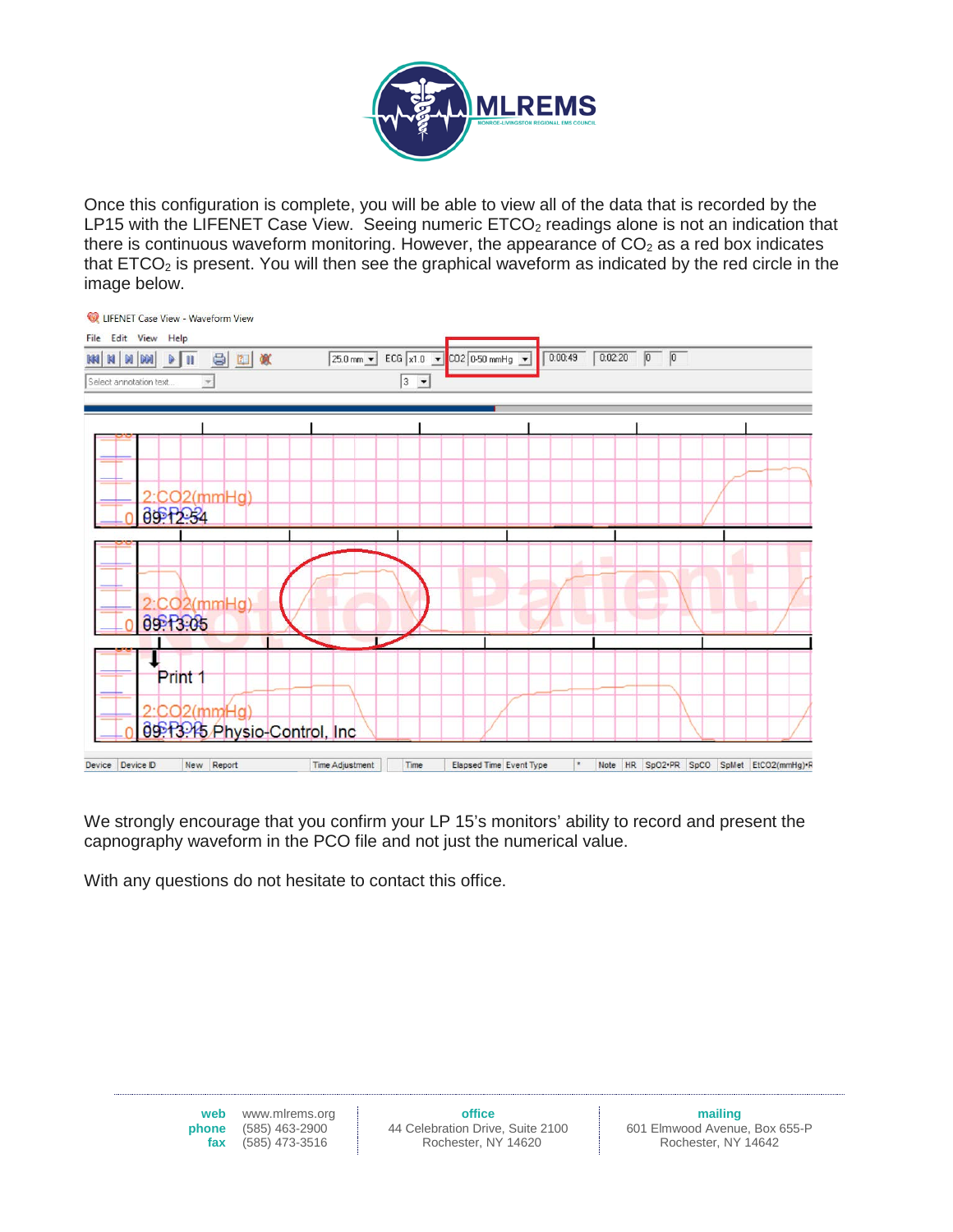#### Examples of Waveforms



#### $CO<sub>2</sub>$  Detection

When  $CO<sub>2</sub>$  is not detected  $-$  waveform is either dashes "---" or flat solid line near bottom of scale — several factors must be quickly evaluated as possible causes:

#### Equipment issues

- Disconnection of the FilterLine set from the endotracheal tube (ETT)
- System is purging due to fluid in the patient/device connection from ET administration of medications, mucus or blood
- System is auto-zeroing
- Shock was delivered and system is resetting
- Loose FilterLine to device connection

#### Loss of airway function Physiological factors

- Improper placement of ETT
- ETT dislodament
- ETT obstruction
- Apnea • Massive pulmonary
- embolism
- Exsanguination
- Inadequate CPR
- Loss of perfusion

## Critical Points of Information

- 1. A waveform is displayed when any  $CO<sub>2</sub>$  is detected, but  $CO<sub>2</sub>$ must be  $> 3$  mmHg (for LIFEPAK 12 devices) or  $> 3.5$  mmHg (for LIFEPAK 15 and LIFEPAK 20e devices) for a numerical value to be displayed, and the  $CO<sub>2</sub>$  must be at least 8 mmHg for a valid breath and respiratory rate (RR) to be detected and the apnea alarm to function.
- 2. The  $CO<sub>2</sub>$  waveform is compressed (displayed at 12.5/mm/sec sweep speed) to provide more data in the 4 second screen. There is a slight delay between when the breath occurs and when it appears on the screen. Printouts are at 25mm/sec. Continuous print may be changed to 12.5mm/sec, if desired.
- 3. The monitor shows the maximum  $CO<sub>2</sub>$  value over the last 20 seconds. If the EtCO<sub>2</sub> values are increasing, the change can be seen with every breath. However, if the values are continually decreasing, it will take up to 20 seconds for a lower numerical value to be displayed in the  $CO<sub>2</sub>$ area. As such, the  $ECO<sub>2</sub>$  value may not always match the  $CO<sub>2</sub>$  waveform.
- 4. The Oridion® capnography module performs self-maintenance within the first hour of monitoring and once an hour during continuous monitoring. This self-maintenance includes "autozeroing." Self-maintenance is also initiated if the surrounding temperature changes 8°C or more or the surrounding pressure changes > 20 mmHg.
- 5. The  $CO<sub>2</sub>$  module is reset after a shock and the  $CO<sub>2</sub>$  waveform reappears in less than 20 seconds.
- 6. The  $CO<sub>2</sub>$  function is activated when the gold ring of the FilterLine connector contacts the device  $CO<sub>2</sub>$  port. It is possible for the FilterLine to become loose and still have an  $EtCO<sub>2</sub>$  value and  $CO<sub>2</sub>$  waveform, but they may be invalid. Make sure the FilterLine is firmly seated and tight.

#### See device Operating Instructions for complete directions for use, indications, contraindications, warnings, precautions and potential adverse events.



*Customer Support* P. O. Box 97006 Redmond, WA 98073 Toll Free 800 442 1142 Fax 800 426 8049

Physio-Control Canada Physio-Control Canada Sales, Ltd. 7111 Syntex Drive, 3rd Floor Mississauga, ON L5N 8C3 Canada Info.canada@physio-control.com Toll free 800 895 5896 Fax 866 430 6115

©2013 Physio-Control, Inc. All names herein are trademarks or registered<br>trademarks of their respective owners. GDR 3301121 C **[IUSA Rx Only**]

# **Capnography**

## An Objective Tool for Assessing Respiratory Status



## Maximizing Capnography Monitoring in LIFEPAK® 12, 15 and 20e Defibrillator/Monitors

End-tidal  $CO<sub>2</sub>$  (EtCO<sub>2</sub>) is the measurement of carbon dioxide  $(CO<sub>2</sub>)$  in the airway at the end of each breath. Capnography provides a numeric reading value and graphic display (waveform) of  $CO<sub>2</sub>$  throughout the respiratory cycle.

Capnography is an objective monitoring tool for any patient who might have metabolic, circulatory or ventilatory problems. It is used to confirm, monitor and document ET tube intubation. A nasal-oral cannula is used to assess, monitor and document the respiratory status of the non-intubated patient. EtCO<sub>2</sub> monitoring with LIFEPAK defibrillator/monitors may be used on patients of any age.



Physio-Control = 1.800.442.1142 = www.physio-control.com